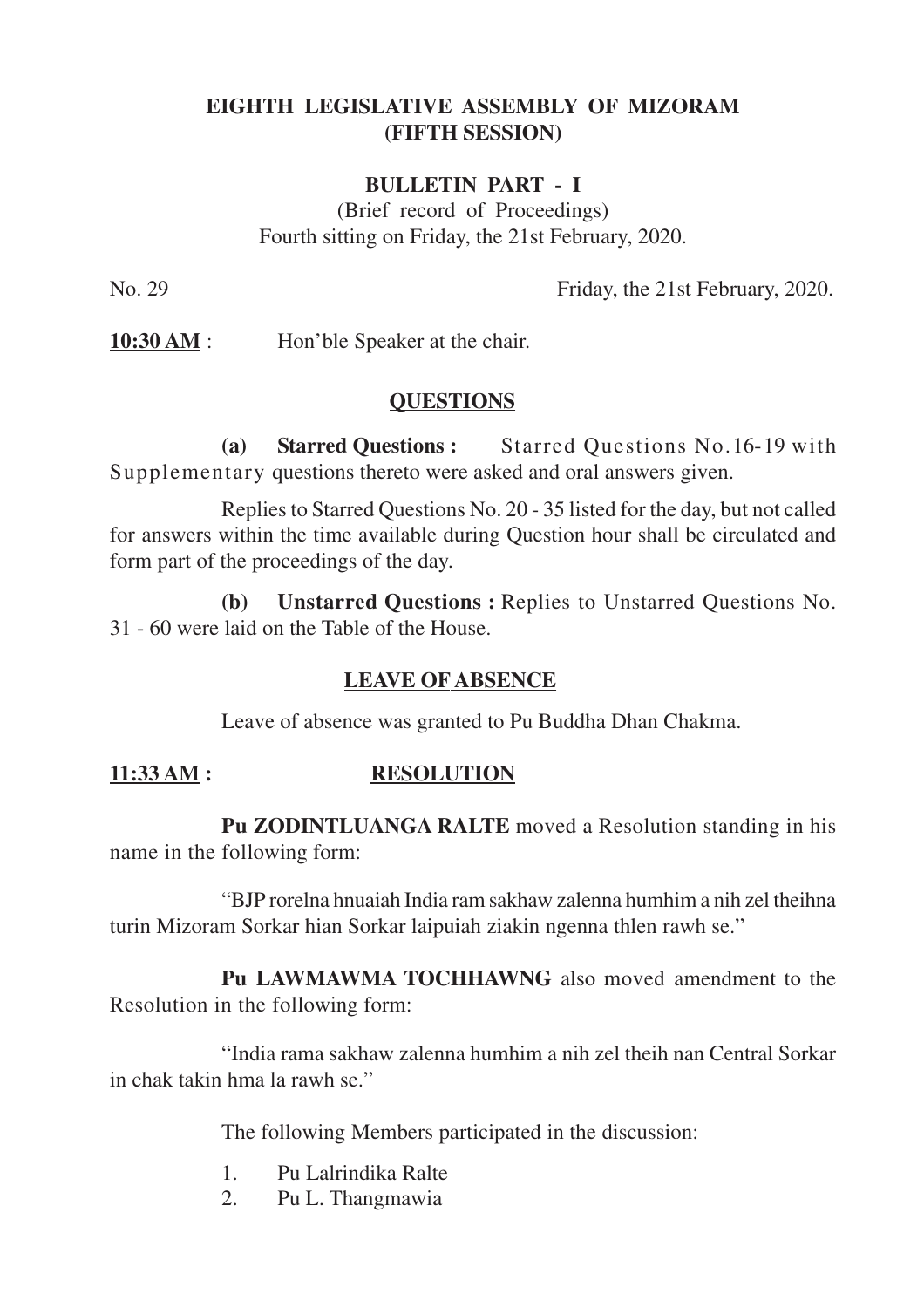- 3. Pu Andrew H. Thangliana
- 4. Pu Lalrinsanga Ralte
- 5. Pu Lalrintluanga Sailo
- 6. Pu Vanlalhlana
- **12:44 PM :** Hon'ble Deputy Speaker at the chair
	- 7. Dr. ZR. Thiamsanga
	- 8. Dr. K. Pachhunga

### **01:03 PM : RECESS**

- **2:00 PM :** Hon'ble Deputy Speaker at the chair. (Discussion continued)
	- 9. Pu C. Lalmuanpuia
	- 10. Pu K. Lalrinliana, Minister of State
	- 11. Pu C. Lalsawivunga
	- 12. Pu Lalchhandama Ralte
	- 13. Er. H. Lalzirliana
- **02:48 PM :** Pu L. Thangmawia at the chair
	- 14. Pu V.L. Zaithanzama
	- 15. Pu TJ. Lalnuntluanga, Minister of State
- **03:13 PM :** Hon'ble Deputy Speaker at the chair
	- 16. Dr. Vanlalthlana
	- 17. Pu Lalruatkima, Minister of State
- **03:40 PM :** Hon'ble Speaker at the chair
	- 18. Pu K.T. Rokhaw
- **03:58 PM :** Hon'ble Speaker took the consent of the House to continue the business.
	- 19. Pu C. Ngunlianchunga
	- 20. Pu Lalduhoma

**04:20 PM : Pu LALCHAMLIANA,** Minister for Home Department clarified various points raised on the Resolution by members.

**04:26 PM : Pu ZORAMTHANGA,** Chief Minister and Leader of the House also spoke on the Resolution.